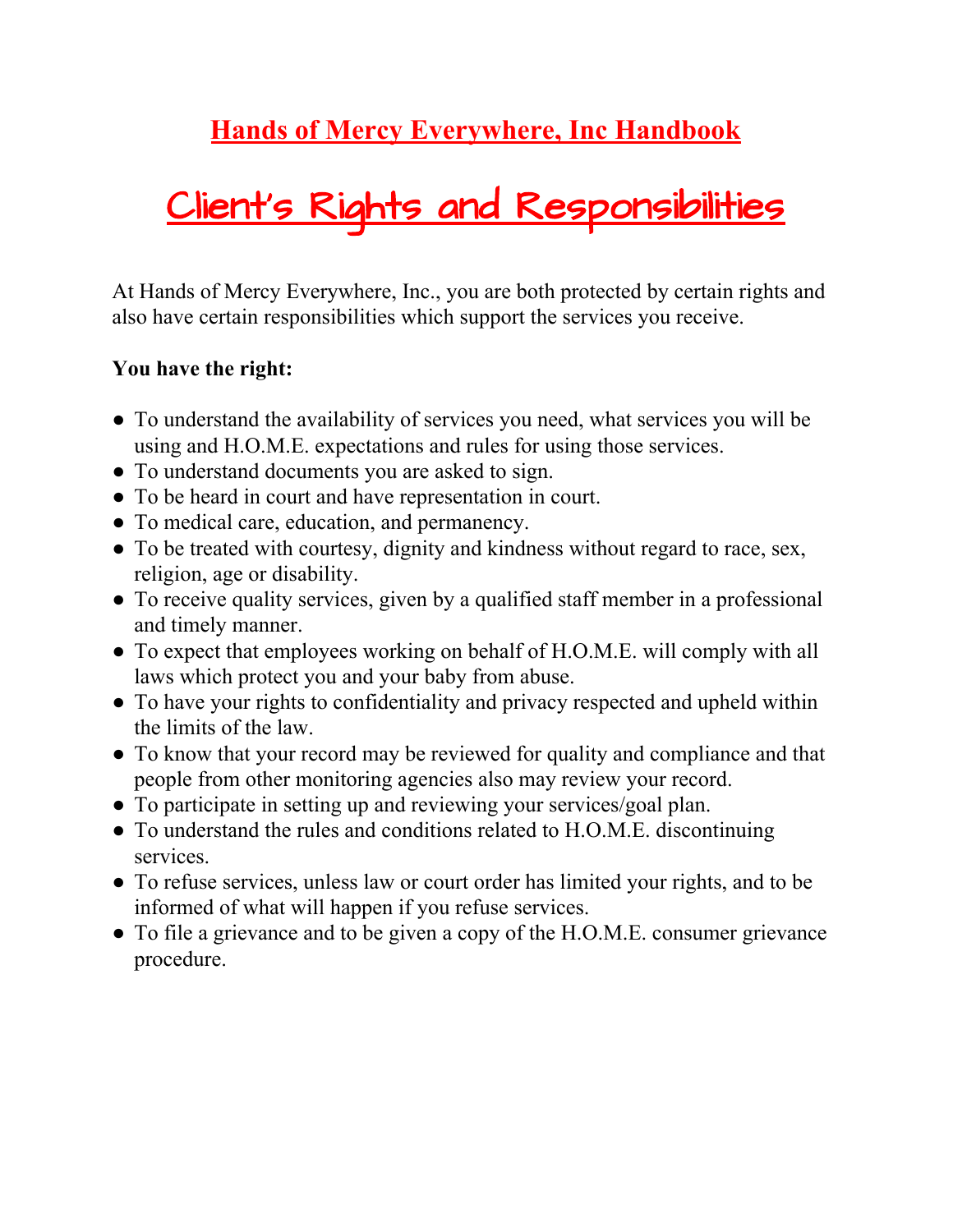### Client Responsibilities

- 1. Follow all house rules
- 2. Attend all parenting and life skill classes
- 3. Take care of your baby
- 4. Attend school with passing grades
- 5. Show respect to all staff, volunteers and other residents
- 6. Participate in individual and group counseling
- 7. Attend all medical appointments for you and your child and be compliant with medications.
- **8.** To be honest in giving information that is requested by H.O.M.E. in order to be provided services.
- **9.** To comply with H.O.M.E. rules, policies, and requests.
- **10.**To work towards all service plan goals and any other request that has been agreed upon.
- **11.**To respect the privacy and confidentiality of others receiving services.
- **12.**To behave in a manner that does not threaten or endanger another person and to understand that such activity could cause H.O.M.E. to discontinue services.
- **13.**To take care of your child/children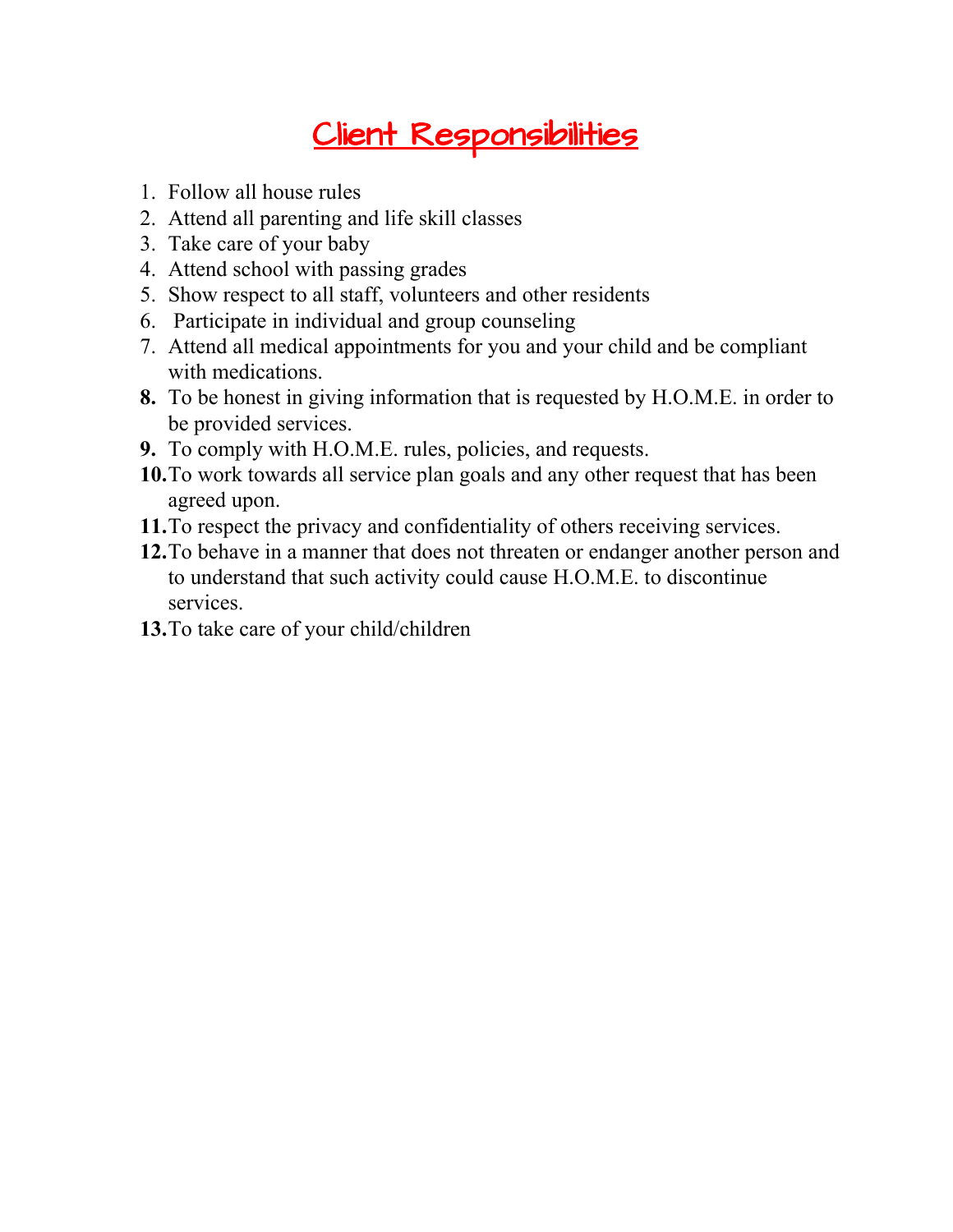### Hands of Mercy Everywhere, Inc. Rights and Responsibilities

- **●** Hands of Mercy Everywhere, Inc. has the right to serve you according to the staff and programs offered and available. A waiting list will become available when people needing services exceed program capacity. H.O.M.E. may provide you with information about other agencies that offer similar services if our program capacity is full. H.O.M.E. has the right to deny services, whether short or long term, to anyone who threatens the health or well being of others or who does not meet her obligations to H.O.M.E.
- **●** Hands of Mercy Everywhere has the right to deny admission based on level of care need for mother and/or baby.
- **●** H.O.M.E. offers high quality services and will schedule appointments and activities that are helpful to you. We will strive to make our services as accessible and convenient as possible.
- **●** H.O.M.E. is responsible for protecting your privacy/confidentiality except when required by law if abuse or neglect is suspected.
- **●** H.O.M.E. is responsible for obtaining your ideas and help in developing and carrying out your service/treatment plan.
- **●** H.O.M.E. is responsible for hiring qualified staff.
- **●** H.O.M.E. is responsible for providing services in safe and clean buildings.
- **●** All H.O.M.E. staff is required by law to report suspicion of child abuse.

If Hands of Mercy Everywhere staff considers someone receiving services as an immediate danger to herself or others, the staff member must:

- **●** Consult with mental health professionals and, in some incidences, call 911 for crisis intervention;
- **●** Determine if involuntary hospitalization is needed;
- **●** If possible, notify her family that the resident may be a danger to herself;
- **●** Notify the appropriate law enforcement personnel, unless in the judgment of the staff member and their supervisor, the situation has been resolved without such notification;
- **●** Disclose information needed to resolve the dangerous situation;
- **●** Contact case manager, and CBC after hours line
- **●** Document the situation as an incident and submit within 12-24 hours.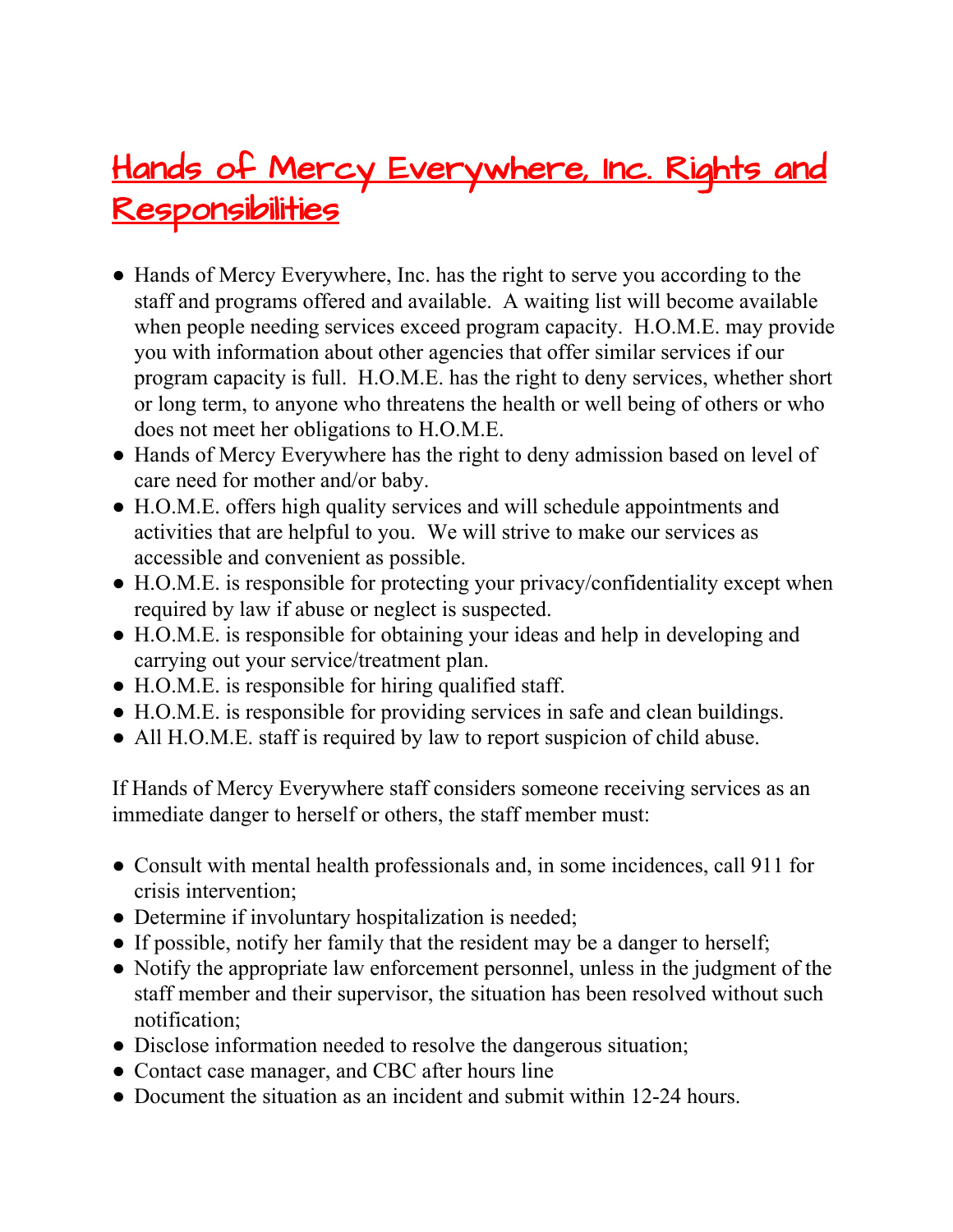### **●** Contact DCF 188-96-ABUSE Hands of Mercy Everywhere, Inc Civil Rights

The agency and its contracted providers of client services will provide to all persons with impaired sensory, manual or speaking skills, and those persons with limited proficiency in the English language, appropriate assistance that is necessary to afford such persons equal opportunity to access and benefit from the services and programs administered by the agency.

Auxiliary aids for clients with sensory impairment may include:

- **●** Amplified telephones and other assistive listening devices and systems;
- **●** TDD/TTY Text telephone used like a typewriter that can be used by people who are deaf, hard of hearing or speech impaired;
- **●** Florida Relay Service (FRS) A service which enables a hearing person to communicate with a person who is hearing or speech impaired through a specially trained operator called a communication assistant;
- **●** Braille, Large Print, Audio-Tapes and Computer Disks; and
- **●** Qualified American Sign Language interpreters, note takers, and readers.

Assistance for persons with limited proficiency in English may include:

- **●** Hiring bilingual staff
- **●** Hiring staff interpreters or setting up apps on cell phone
- **●** Using volunteer staff interpreters
- **●** Arranging volunteer community interpreters
- **●** Contracting with outside interpreter services
- **●** Telephone interpreter services such as the AT&T Language Line

All qualified clients and/or potential clients are entitled to equal opportunity to use and benefit from the programs and services of the agency. This includes reasonable accommodations to ensure that programs and services of the agency are equally accessible to and equally effective for otherwise qualified persons who have hearing, vision or mobility impairments or who are limited in their ability to speak, write, read or otherwise understand English.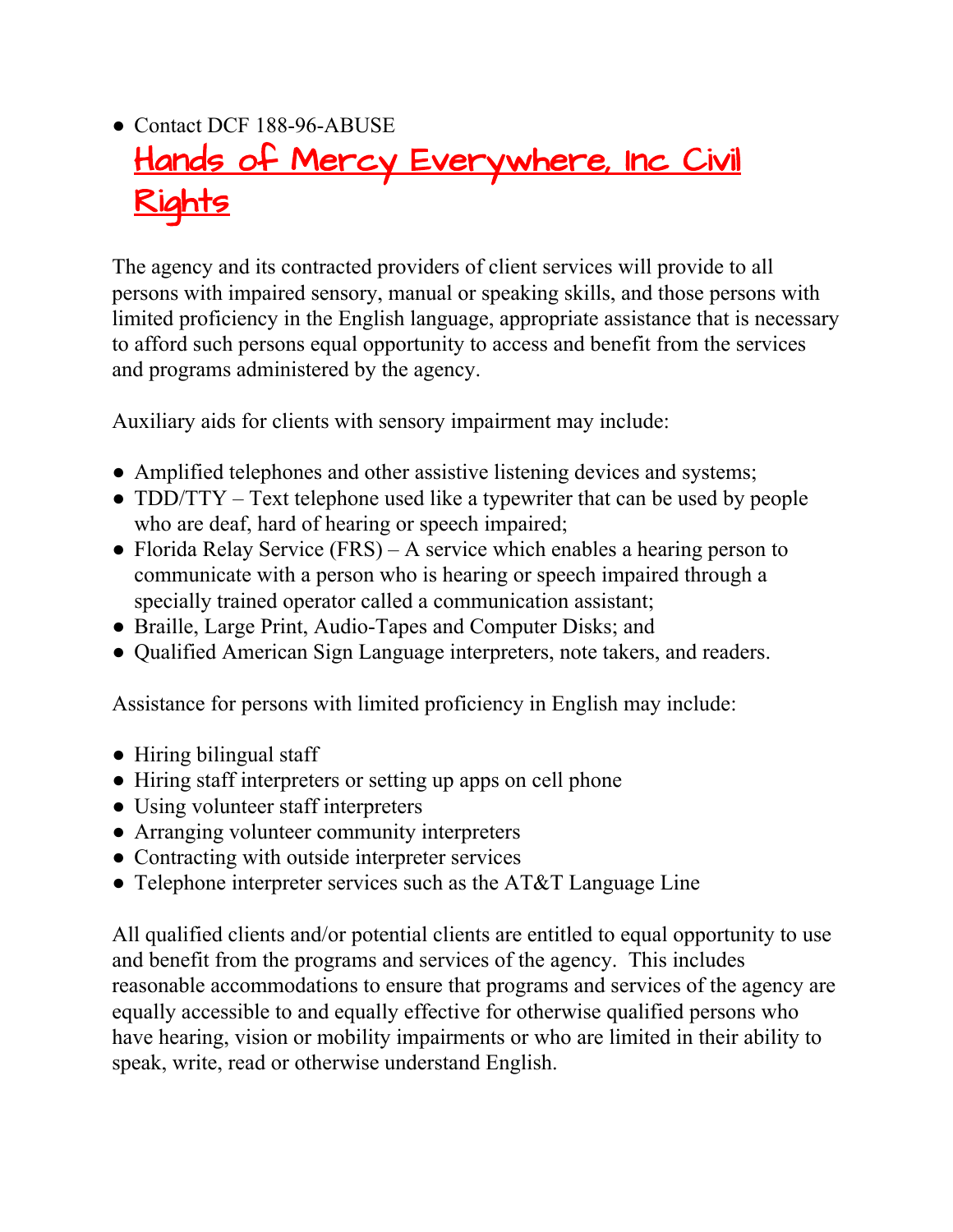Consumers who believe that they have been discriminated against may file a written complaint of discrimination within 180 days of the alleged discriminatory act with:

Assistant Staff Director for Civil Rights DCF Office of Inspector General Office of Civil Rights 1317 Winewood Boulevard Building 5, 2<sup>nd</sup> Floor Tallahassee, Florida 32399-0700 (850) 487-1901; TDD (850) 922-9230

United States Department of Health and Human Services (HHS) Attention: Office of Civil Rights Atlanta Federal Center, Suite 3870 61 Forsyth Street, S.W. Atlanta, Georgia 30303-8909 (404) 563-7881; TDD (404) 331-2867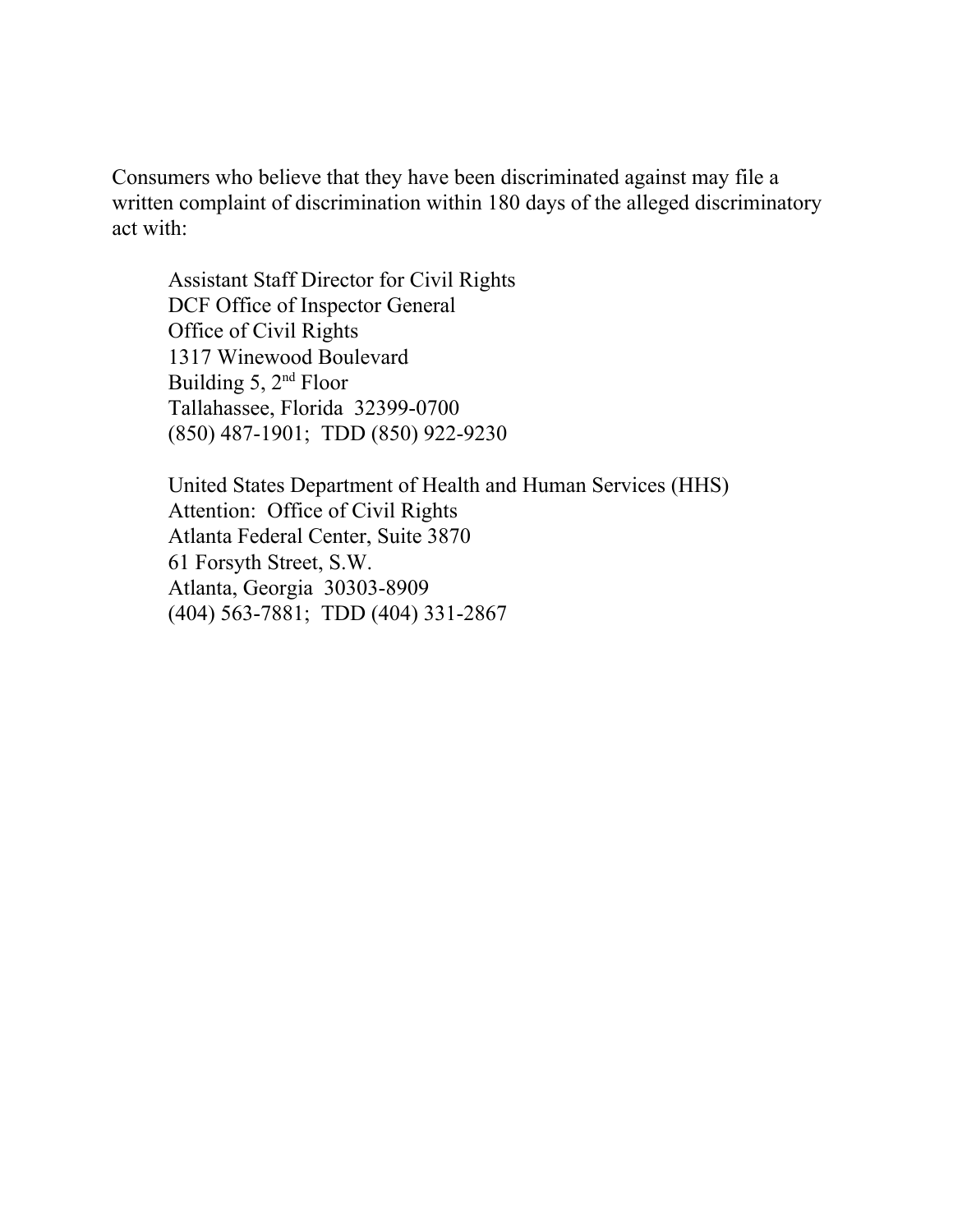# Confidentiality and Release/Request of Information

Hands of Mercy Everywhere, Inc. follows laws and regulations regarding privacy and protection of information.

"Informed Consent" means that you or your legal guardian will know exactly what you are agreeing to do.

"Confidential Information" includes drug, alcohol, and/or mental health information about you.

All information regarding past, present and future clients and/or their relatives is considered to be confidential and is covered by these procedures.

#### **Need to Know Basis**

1. Information is shared among staff, agencies, and parents/foster parents only on a need-to-know basis. Under no circumstances will a staff member share information about past, present and future clients outside his/her responsibilities and duties as a staff member working on a specific case. If approached by an individual seeking information outside these parameters, the staff member will decline to offer information and direct the individual to the appropriate agency staff.

2. Staff will practice extreme diligence in sharing information only in staff secure areas. Staff will not discuss clients in common areas of the facility where members of the public may hear such information.

3. Volunteers who work with H.O.M.E. are also subject to the need-to-know rule. Staff members who oversee the work of volunteers will share minimal information with volunteers about specific clients, sharing information only to the extent that it impacts the scope of the volunteer's work with the client. For example, a volunteer who tutors a child may be told that the child is experiencing difficulty in school performance, but the same volunteer is not to be told personal information about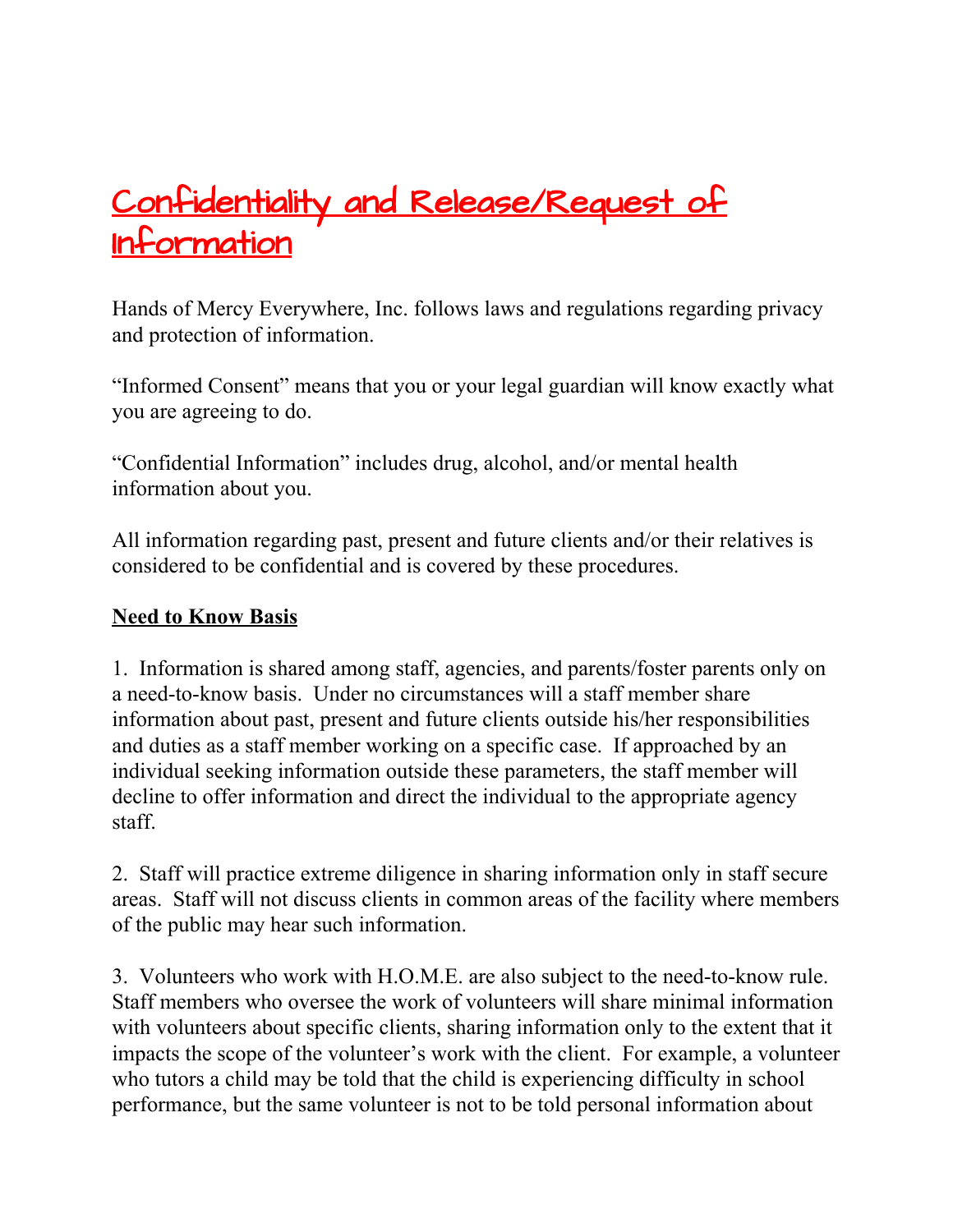the client, his family, the status of the case, or the problems that brought the family under the supervision of H.O.M.E.

4. All agency staff, providers, volunteers and caregivers will receive appropriate training on confidentiality and ethical standards.

#### **Access to Records**

1. At no time is information regarding clients and/or relatives and/or other relations to be released to any person without prior written consent of the client, or in the event of a minor child, his/her parent or legal guardian, or under subpoena of the judicial system.

2. At no time are there to be public appearances by children involving publicity or fundraising without written consent of the child's parent or legal guardian. All appearances are strictly voluntary.

3. Photographs will not be taken of children without written consent of the child's parent or legal guardian. (Exceptions are the required photographs for identification purposes).

4. All client records will be handled in a manner which will protect the nature of the information contained within them.

5. All automated records meet standards for security to ensure all users see only the information appropriate for their needs.

6. All records regarding clients are considered the property of the agency.

If H.O.M.E. needs confidential information from another agency or provider, a H.O.M.E. staff member will:

- review what information is needed and why, with you and/or your legal guardian.
- Ask you or your legal guardian to sign the "Consent or Authorization to Release Confidential Information" indicating that you agree to have the necessary information released.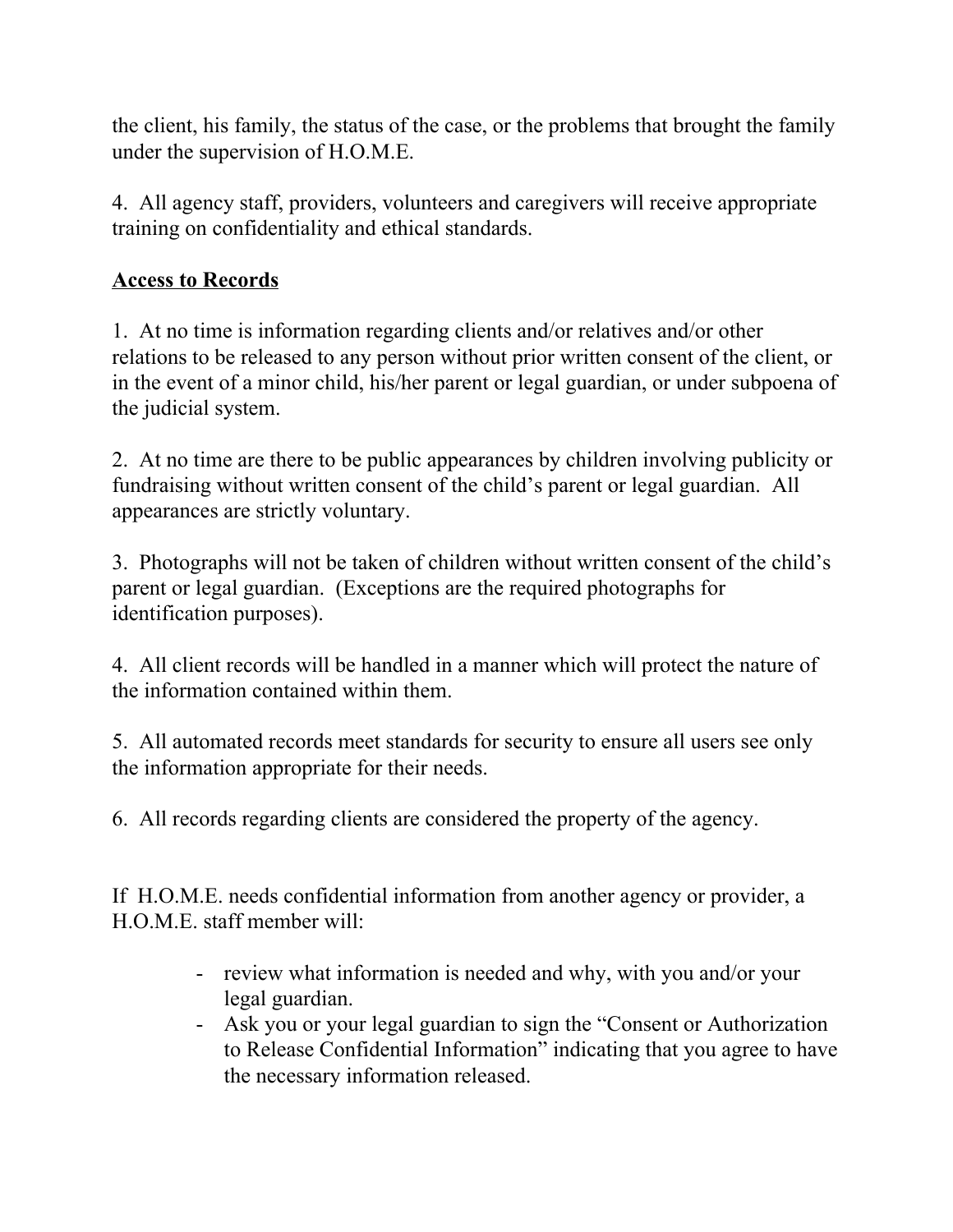H.O.M.E. cannot get your confidential information without the "Consent or Authorization to Release Confidential Information" which includes:

- o Name of the source being requested for information;
- o The information that is being requested;
- o Listing H.O.M.E. as the agency requesting the information;
- o The date the request form is valid; and
- o The date of signature

If you are unable to give your "informed consent" or if the lack of information requested might result in harm to you, then a 'Consent or Authorization to Release Confidential Information" form shall be authorized by two H.O.M.E. supervisory staff.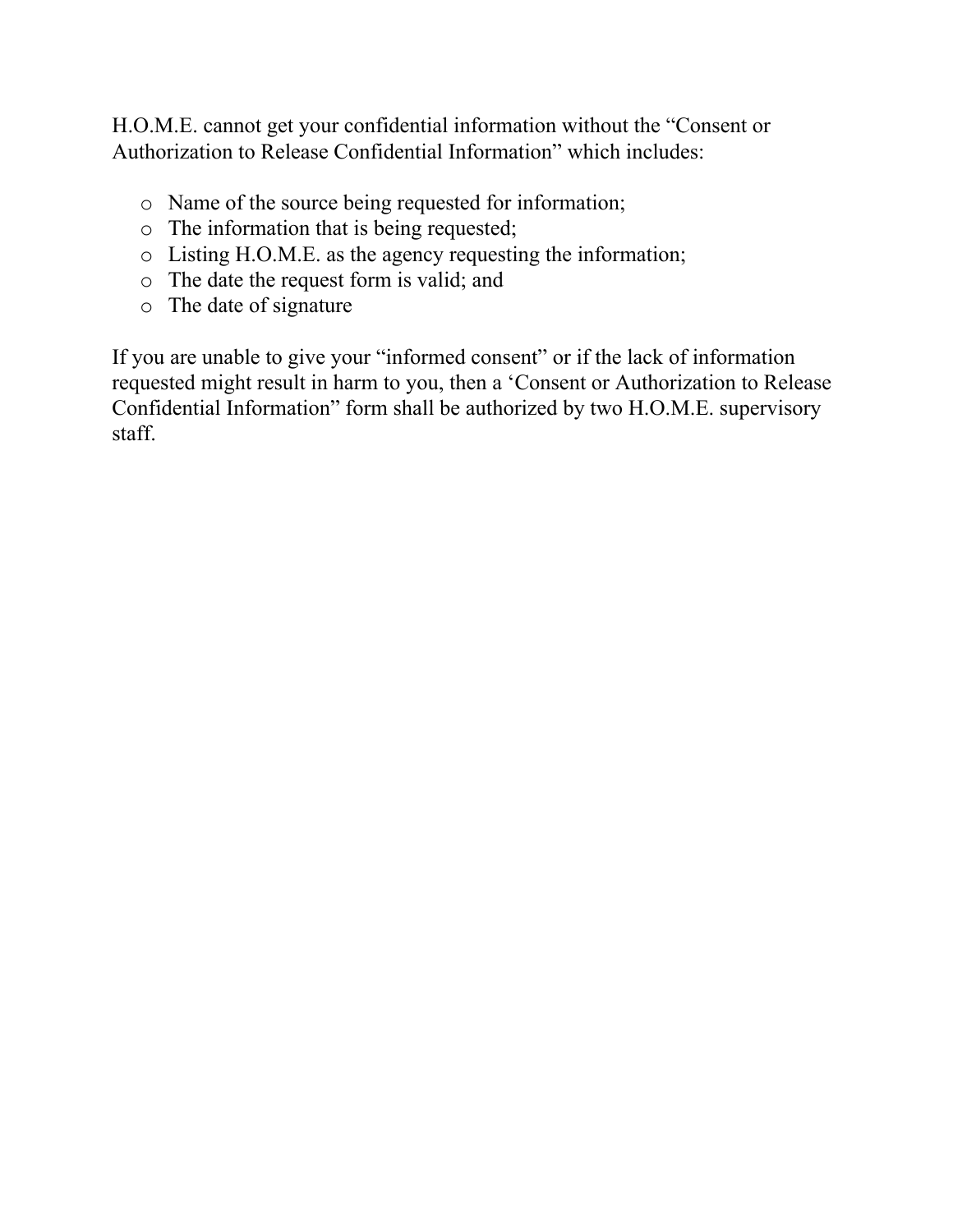# Notice of H.O.M.E. Privacy Practices

This notice describes how medical information about you may be used and disclosed, and how you can get access to this information. Please review it carefully.

This information may be about services or health care given to you or payment for that care. It may be about your past, present, or future medical condition or services. H.O.M.E. is required by law to give you this "Notice of Privacy Practices" explaining our legal duties about your medical information in the way that H.O.M.E. describes in this Notice. If H.O.M.E. changes this Notice, we will post a new notice in our waiting areas and have copies for you at your request. Contact you caseworker if you have questions or need any of the forms listed in this information.

H.O.M.E. may use and share your medical information in a few situations.

1. Treatment: To give or coordinate your health care and related services by talking with other health care givers.

2. Payment: To obtain payment from your insurers, collection agencies, and consumer reporting agencies either for services that you received or before you receive certain services in order to know whether the insurance plan will pay for a service.

- 3. Business Operations:
	- Evaluate the skills and performances of caregivers taking care
	- Training programs and orientation for care givers.
	- Cooperating with licensing authorities and government agencies.
	- Reviewing the quality of your care.
	- Managing the care of people who have similar problems.
	- Planning for H.O.M.E. future operations.
	- Resolving grievances.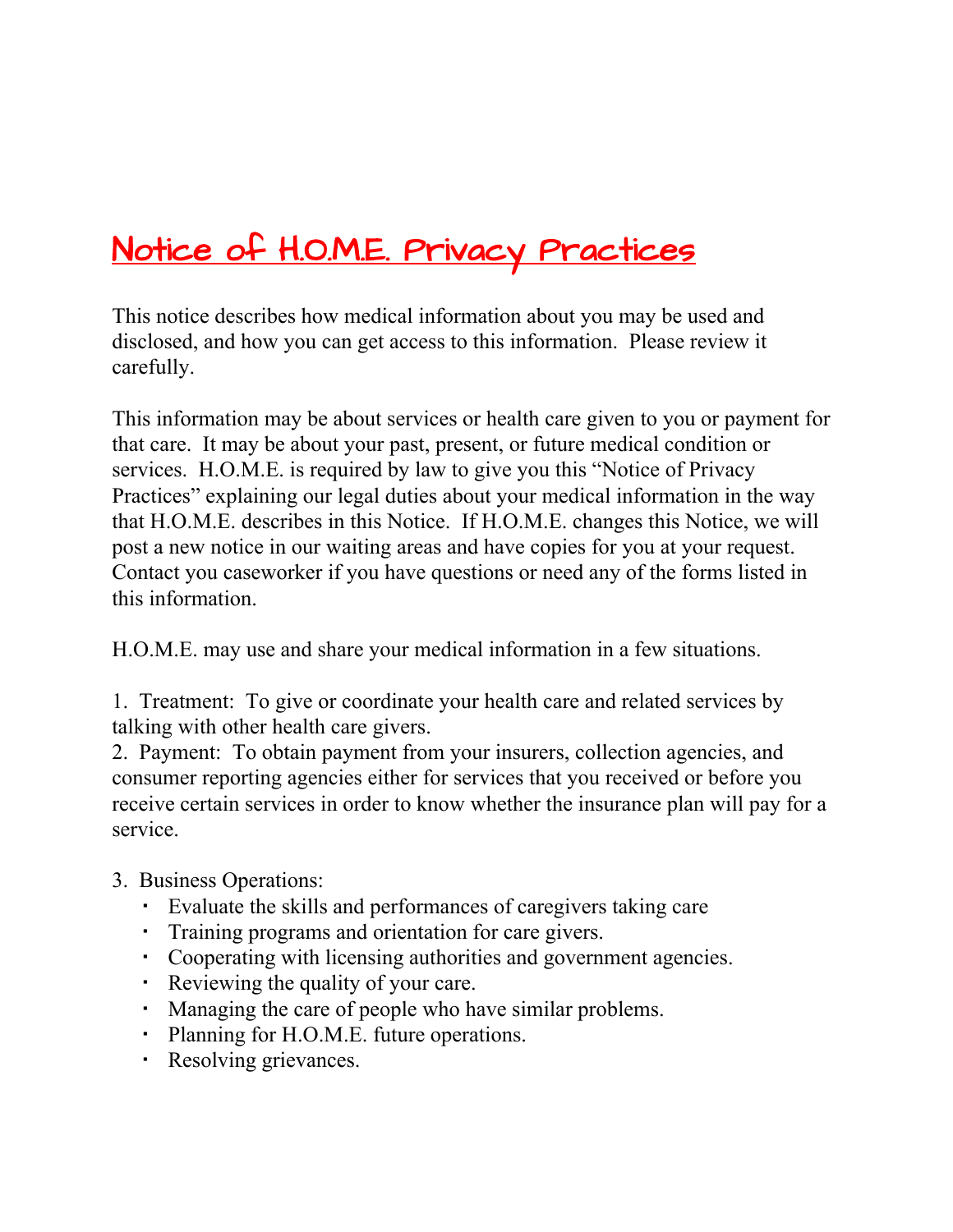- Reviewing H.O.M.E. activities and using information in the event of H.O.M.E. system changes.
- Working with this notice and other laws.

4. Persons involved in your care: H.O.M.E. may share your medical information with a relative, close personal friend or a person you identify if that person is involved in your care and the information is about your care. If the consumer is a minor, H.O.M.E. may share medical information about the minor with a parent, guardian or other person responsible for the minor except in some situations.

5. Required by Law: To report known or suspected child abuse or neglect to the Department of Children and Families.

6. National Priority Uses and Sharing: When permitted by law, H.O.M.E. may use or share your medical information without your permission for various activities that are recognized as "national priorities" such as:

- Threat to health or safety If H.O.M.E. believes it is necessary to prevent or lessen a serious threat to health or safety.
- Public health activities For public health activities.
- Abuse, neglect or domestic violence If H.O.M.E. believes that you may be a victim of abuse, neglect or domestic violence.
- Health oversight activities A review by a health oversight agency
- Court proceedings A review by a court or an officer of the court (such as an attorney) if a judge orders us to do so.
- Law enforcement A review by a law enforcement official for specific law enforcement purposes.
- Coroners and others A review by a coroner, medical examiner, funeral director or to an organ donor or transplant agencies.
- Worker's compensation To comply with worker's compensation laws.
- Research organizations To research organizations after they satisfy conditions about protecting the privacy or medical information.
- Certain government functions For certain government functions, including but not limited to military and veterans' activities, national security and intelligence activities, and correctional institutions in some situations.

7. Authorization: Other than the uses and sharing listed above, H.O.M.E. will not use or share your medical information without your or a parent or guardian's signed permission on a correct form. You may later cancel your permission form